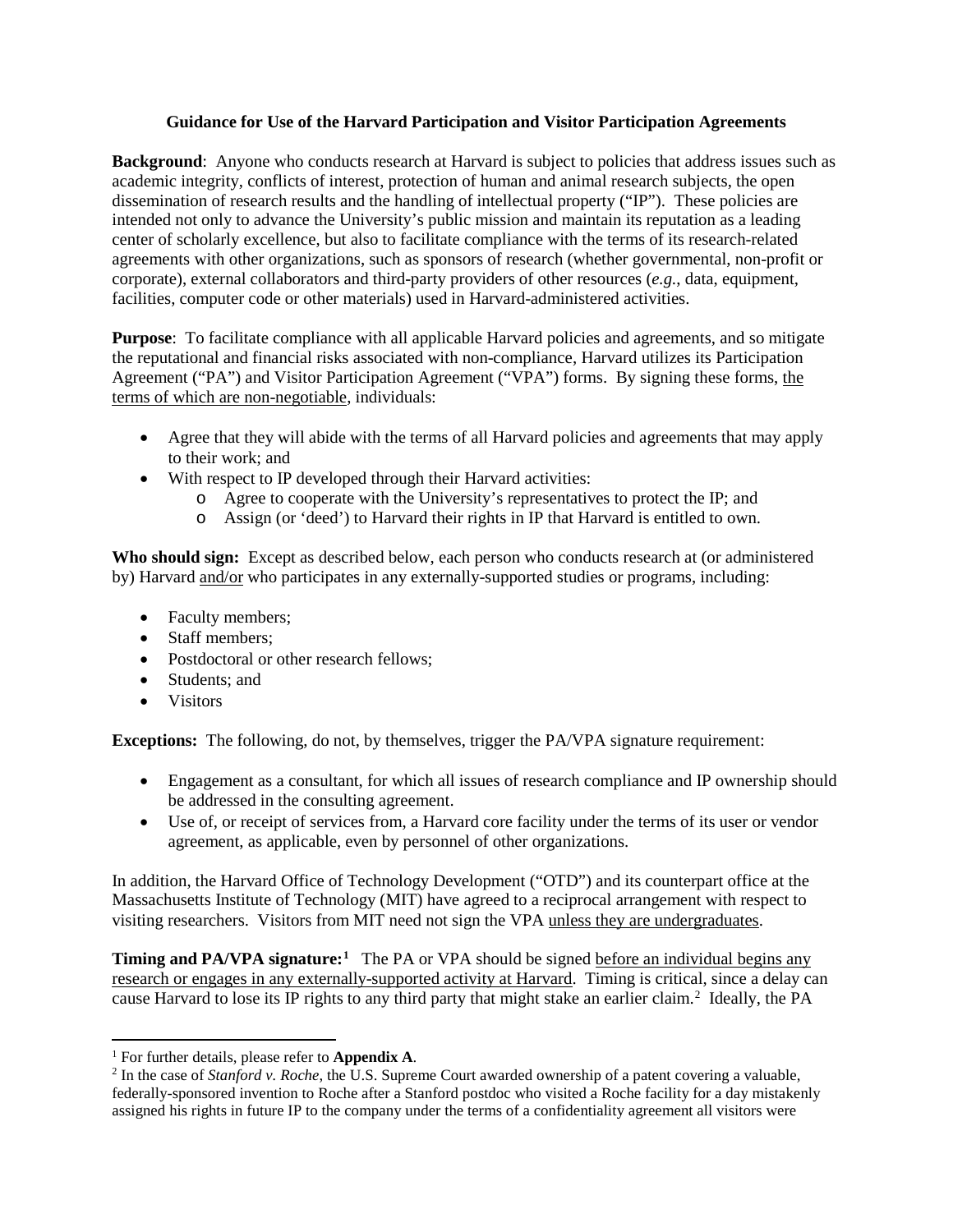signature requirement is stated as a condition of employment, visitation or enrollment, as appropriate, in any offer letters sent to faculty and staff members, postdocs or other research fellows, invitations to visitors and letters of admission to PhD and other Harvard degree programs that require a research dissertation. Undergraduates or students pursuing graduate degrees for which original research may be optional should sign the PA only if and when they engage in Harvard-administered research or are permitted to use Harvard-administered research funds or infrastructure, other than in connection with ordinary coursework. *Foreign visitors should be asked to sign and return the VPA before leaving their home country, so that if a visitor is unable or unwilling to sign the VPA, the issue can be addressed before he or she travels to the U.S.* Similarly, where the VPA for corporate visitors requires countersignature by an authorized company representative, it is best to start early and, if necessary, involve OTD before the visitor arrives on campus.

**Responsibility for securing PA/VPA signatures:** While each School/tub may elect to implement PA/VPA signature in the manner that best meshes with its internal practices, the PA or VPA is best handled locally, at the level of the Department or research group that has hired, appointed, admitted or invited a given individual. In the case of undergraduates and graduate students enrolled in programs that do not require original research, signature should be secured by the administrator or manager of the research group such a student is joining or, if no research group, by whomever approves a given student's use of Harvard-administered research funding or infrastructure in his/her work. If an individual who has not signed a PA or VPA is named among key personnel on an external funding proposal, signature should be requested by the relevant grants administrator.

**PA or VPA document retention process:<sup>[3](#page-1-0)</sup>** A signed PA or VPA is only useful if it can be found when needed. Harvard individuals should sign the PA using an electronic signature tool that instantaneously links each individual's dated signature to his or her "People" records in GMAS. This not only facilitates document retrieval, but also ensures use of the PA form that is current as of its date of signature. The tool is accessed *via* Harvard Key login at:

## [https://www.pin1.harvard.edu/cas/login?service=https%3A%2F%2Fgmas.harvard.edu%2Fgmas%2Fparti](https://www.pin1.harvard.edu/cas/login?service=https%3A%2F%2Fgmas.harvard.edu%2Fgmas%2Fparticipationagreement) [cipationagreement](https://www.pin1.harvard.edu/cas/login?service=https%3A%2F%2Fgmas.harvard.edu%2Fgmas%2Fparticipationagreement)

Because it is best for visitors to sign before arriving at Harvard, the VPA exists only on paper. There are several [VPA forms,](https://vpr.harvard.edu/visitor-participation-agreements) each tailored to a different type of organization, and geographic region, from which a visitor may have come (see **Appendix B**, "Harvard Visitor Participation Summary Sheet"). The signed VPA should be scanned and uploaded to the "Documents" folder in the visitor's "People" record in GMAS. If the visitor does not receive a Harvard appointment, a GMAS record should be created for him/her to enable retrievable archiving of his/her VPA.

**PA** or VPA? Determining who is a "visitor": For purposes of deciding who should sign a VPA form, as opposed to the 'regular' Harvard PA, a researcher should be considered a visitor if:

- he/she is employed by or primarily affiliated with another organization (including the HMSaffiliated medical centers);
- a student is enrolled at another institution:
- the researcher will not be employed/enrolled elsewhere while at Harvard, but he/she:

 $\overline{\phantom{a}}$ 

required to sign. The Court ruled that by the time he tried to fulfill his obligation to assign those rights to Stanford, he no longer could do so, where Roche already owned them. 3 For further details, please refer to **Appendix A**.

<span id="page-1-0"></span>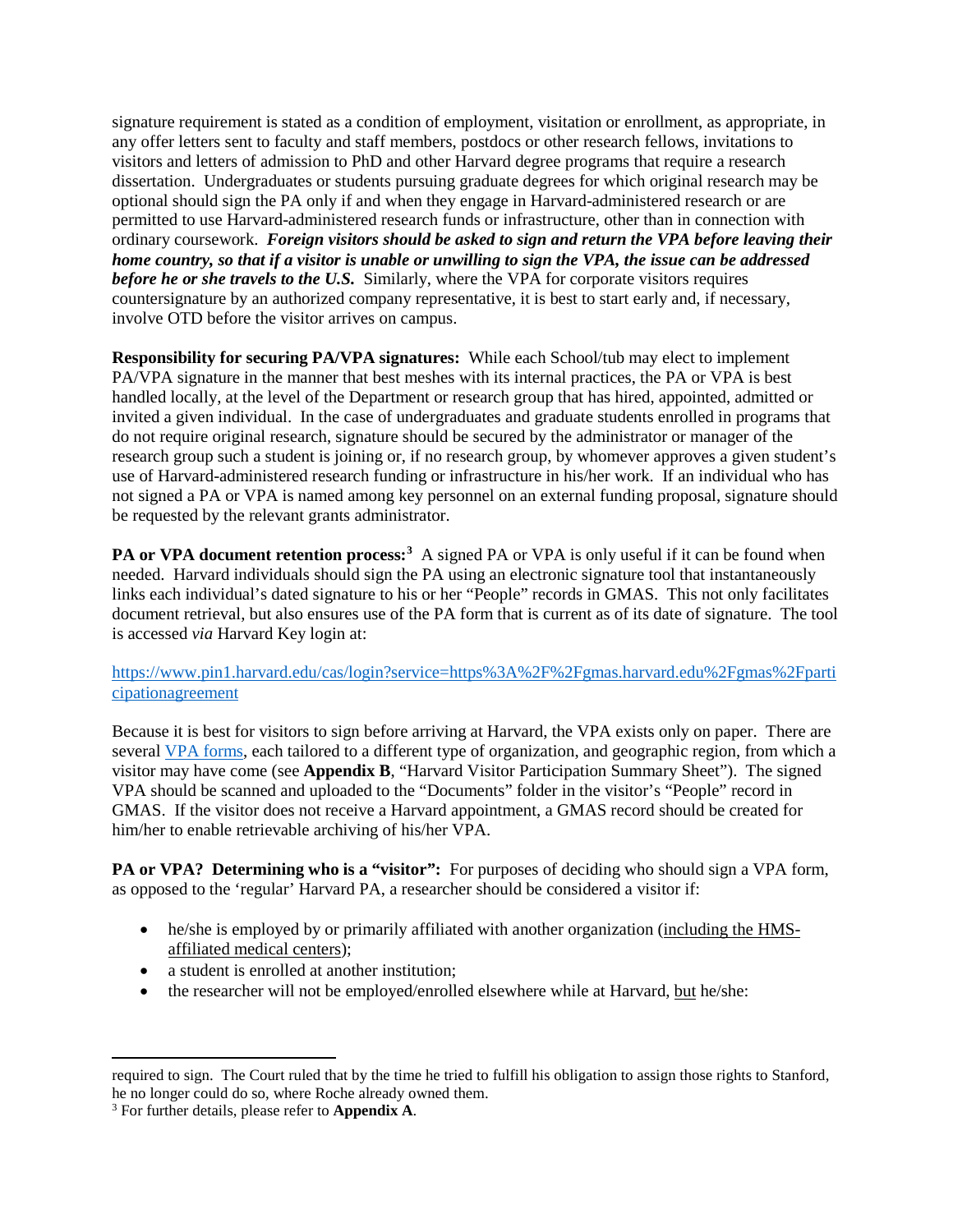- o already has agreed to take up or resume employment with another organization upon leaving Harvard;
- o plans to participate in Harvard-administered research without a formal Harvard appointment; or
- o will have a Harvard appointment with a title designated as, "Visiting" or "Visitor".

The following do not, by themselves, indicate visitor status:

- Receipt by a researcher of a stipend directly from an outside foundation or funding agency.
- Appointment of a researcher for a short or otherwise fixed term.

**Changes in status:** If a visitor subsequently enrolls as a Harvard student or becomes primarily employed by Harvard, he or she should then sign the 'regular' Harvard PA. In general, if a Harvard faculty member, employee, student or other trainee leaves the University and then returns while primarily employed by or affiliated with a different organization, he or she should sign the appropriate VPA form.

## **Requests to negotiate terms** *OR* **refusals to sign:**

- *The PA:* The terms of the PA are non-negotiable, and refusal to sign the PA is a compliance issue that should be referred to the Office of the Vice Provost for Research (OVPR).
- *The VPA*: In general, the terms of the VPA are similarly non-negotiable. Refusals to sign the form 'as is' should be referred to the OVPR, where a decision will be made as to whether or not to waive the VPA signature requirement based on a case-by-case risk assessment, with *a single exception*, as follows:
	- o Some VPAs that cover visitors from *for-profit* organizations may be modified by the terms of research agreements (*e.g.*, industry-sponsored research agreements or collaboration agreements) signed by OTD. Any refusals to sign or requests to negotiate corporate VPAs should be referred to OTD at [otd@harvard.edu](mailto:otd@harvard.edu)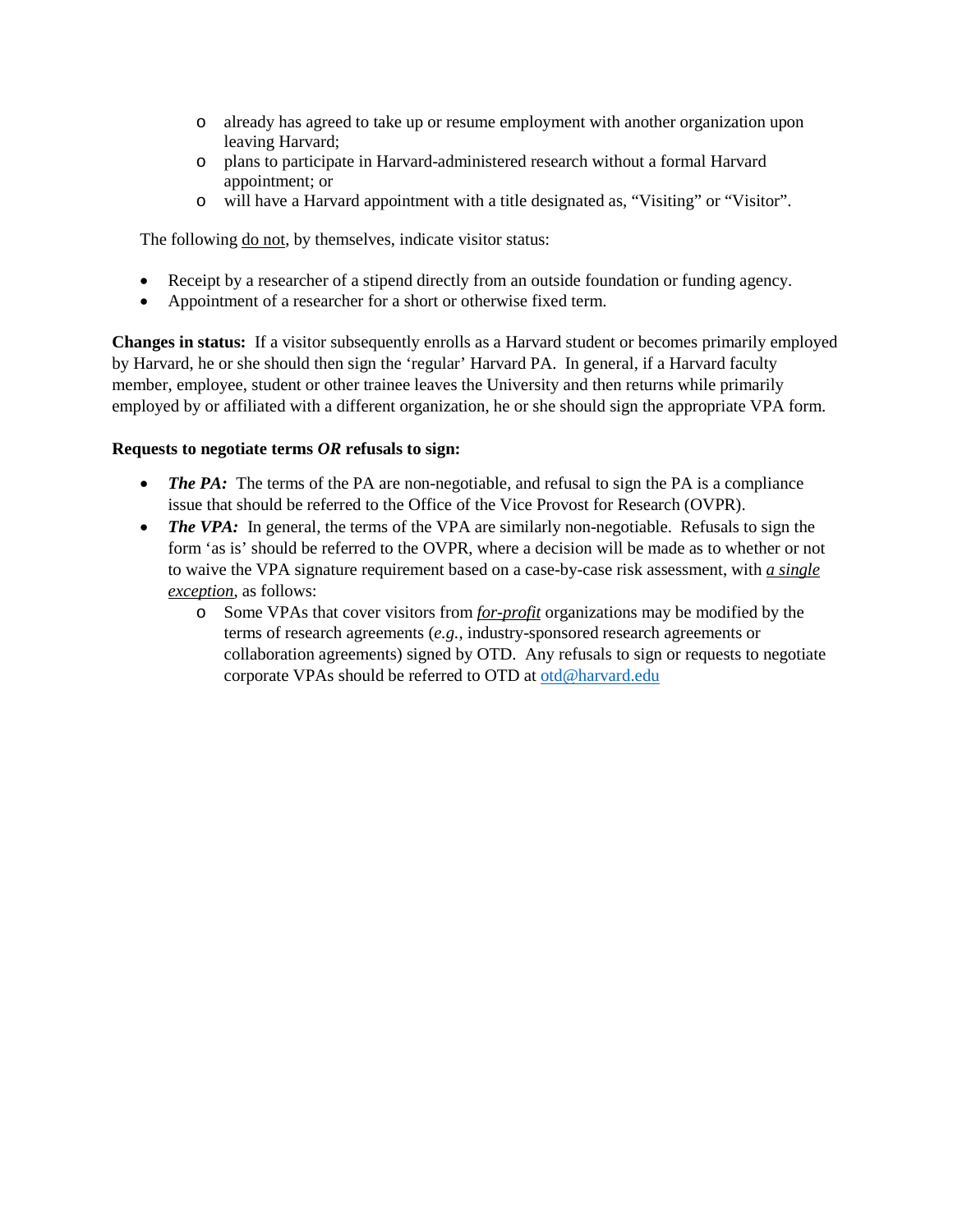Who? **All a When? How signed? How signed? How archived?** Faculty member employed by Harvard Employment start date, if not earlier named as a PI on any external funding proposal processed by OSP/SPA Electronically **Automatically**, upon electronic signature Date of submission of first sponsored proposal processed by OSP/SPA, if earlier than employment start date Electronically, if after creation of GMAS "People" record Automatically, upon electronic signature On paper\*, if prior to creation of GMAS "People" record Signed PA is scanned and uploaded to GMAS "People" record, once created Staff member employed by Harvard Employment start date (or prior to conducting Harvard-administered research or participating in an externally-supported activity, if not initially employed to do so) Electronically Automatically, upon electronic signature Postdoctoral or other research fellow (a) *not* affiliated with another organization and (b) appointed by Harvard other than as visitor Appointment start date Electronically Automatically, upon electronic signature Harvard graduate student (PhD, AM or SM) Enrollment start date, unless beginning Harvardadministered research prior to term Electronically Automatically, upon electronic signature Upon arrival on campus, if beginning Harvardadministered research prior to term Electronically, if after creation of GMAS "People" record Automatically, upon electronic signature On paper\*, if prior to creation of GMAS "People" record Signed PA is scanned and uploaded to GMAS "People" record, once created Other Harvard students (graduate, professional or undergraduate) Upon the first to occur of: • Receipt or use of funds (other than needbased financial aid) provided by or through Harvard in support of research; Use of Harvard research facilities, equipment, space or materials; or Participation in any Harvardadministered project or externallysupported program Electronically **Automatically**, upon electronic signature Visitors Before the visitor is paid or granted access to Harvard research facilities. *For further details, please consult Appendix B, below.* On paper. Signed VPA is scanned and uploaded to GMAS "People" record, once created

**Appendix A Harvard PA/VPA signature and retention process summary sheet**

\*Please note that any PA or VPA form signed on paper must be the version currently provided on the OVPR website, so a fresh copy should be downloaded for each use.